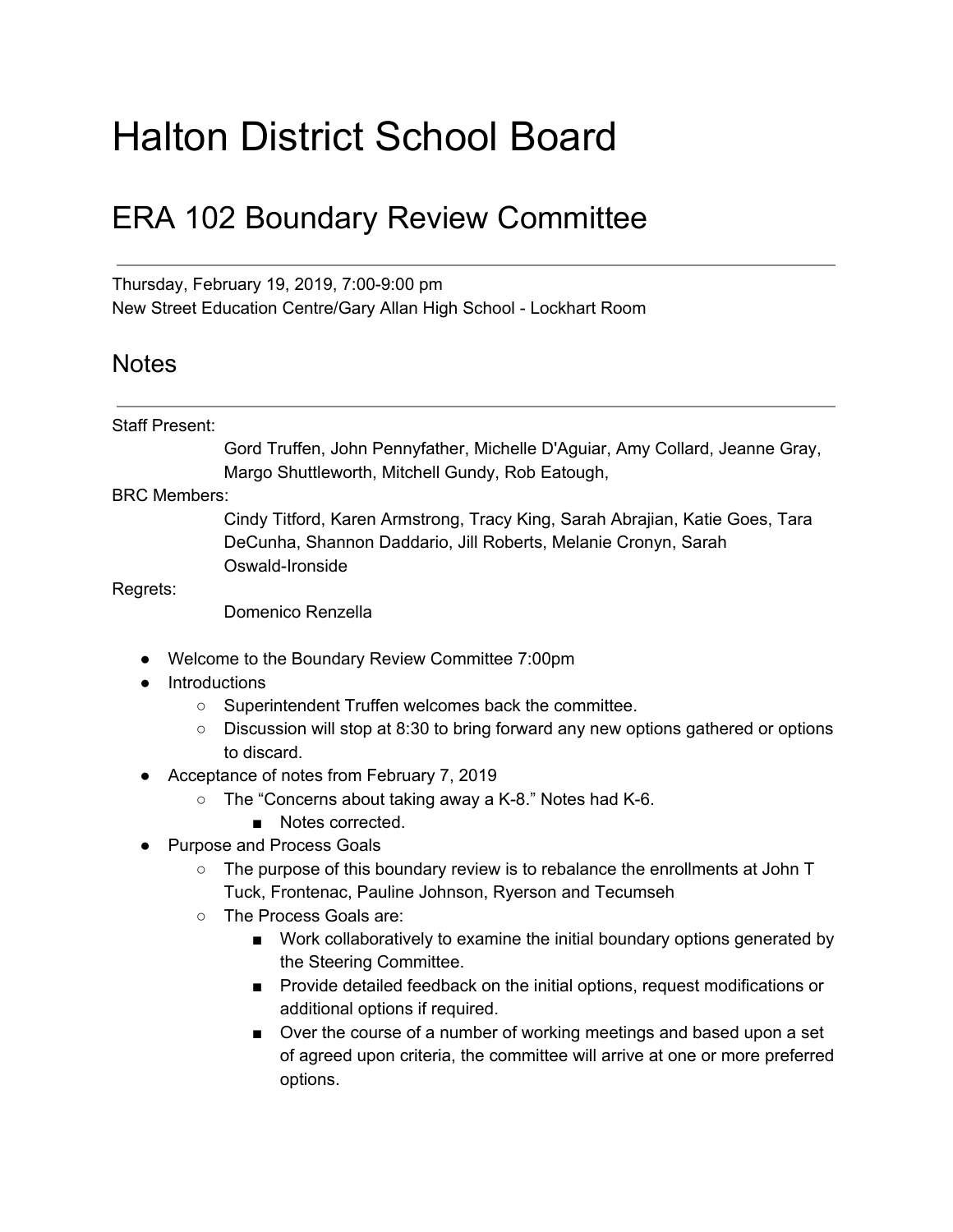- Preferred option(s) submitted to the Steering Committee to be considered for recommendation to Administrative Council and the Director.
- Final recommendations will be developed through a consensus process;
- Parent representatives speak on behalf of all students, regardless of school, program, or grade.
- Staff's role on the committee is as a resource to respond to inquiries and to provide committee members with the data and administrative experience required to assess options.
- Questions and emails received
	- $\circ$  Questions that have come in have been provided to the BRC in a print out.
		- The questions and answers will be added to the FAQ.
	- Superintendent Truffen goes over the questions with the BRC.
- Transportation Information
	- Elementary students greater than 1.6km will be bussed
	- Secondary students greater than 3.2km will be bussed
	- There are some exceptions to this.
- Grandparenting Definition
	- Grandparenting is not optional attendance
	- $\circ$  Grandparenting is a decision to allow existing students of a specific grade(s) in a neighbourhood(s) or geographic area(s) to remain at their current school until they complete a particular grade at that school (e.g., grade 8). This usually occurs in situations where changes to school boundaries have taken place.
	- When not grandparented, change in boundaries would normally require affected students to change schools.
	- Students being grandparented are provided transportation subject to the HDSB transportation policies.
	- Siblings of students that have been grandparented will be directed (unless otherwise stated) to the designated school as per the new approved school boundary.
	- Students preferring not to be grandparented may apply for Optional Attendance as per the Board's Administrative Procedure. Historically, the Halton District School Board has made an effort to grandparent students in their graduating year.
- **Selection Criteria** 
	- Trustee Gray introduces the criteria matrix to the BRC
	- Viability of Program
	- Proximity to schools
	- Portables and Portapaks
	- Balance of overall enrolment
	- Stable, long-term boundaries
	- Transportation
	- Fiscally Responsible
	- Student Experience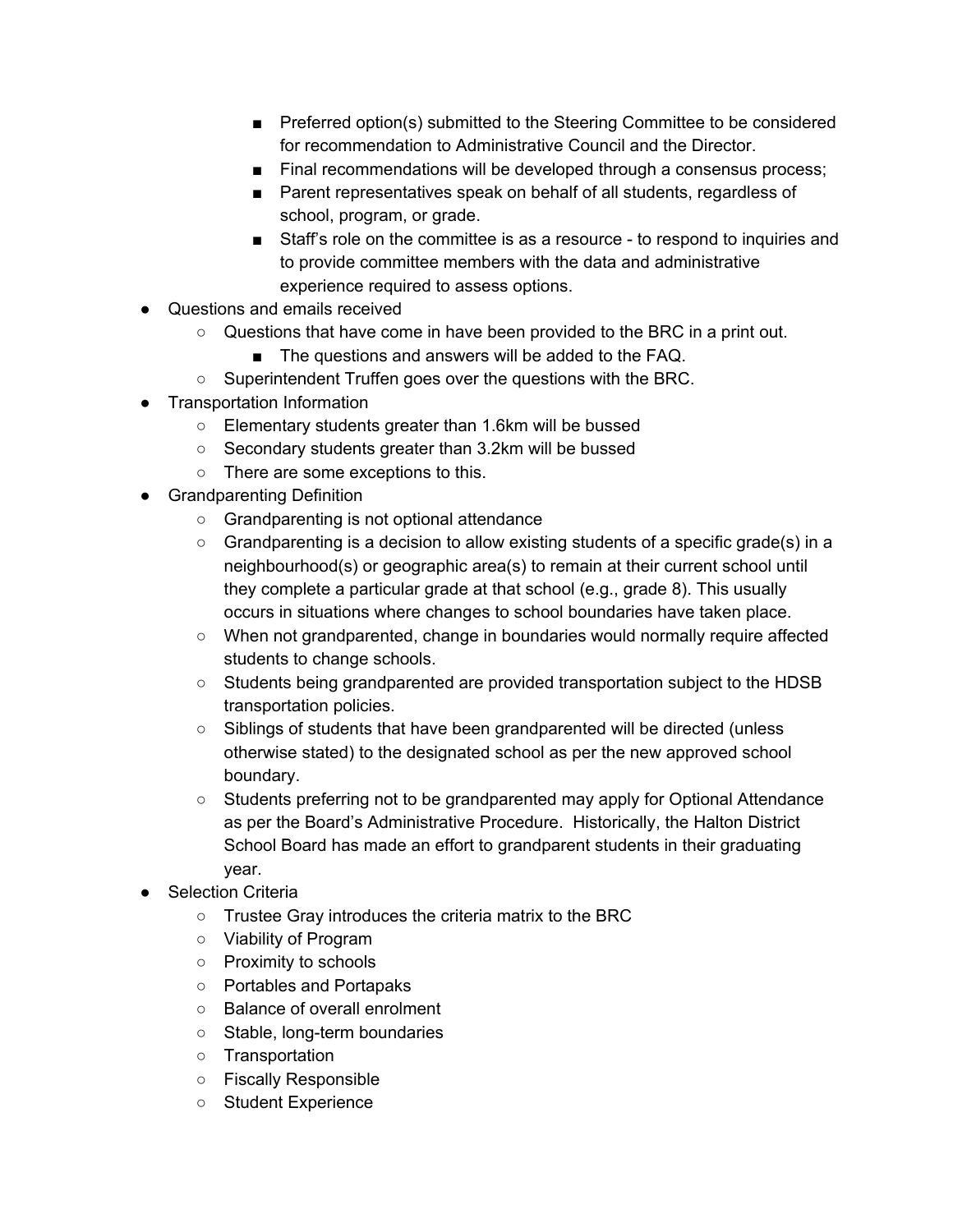- Other
- Communication
	- $\circ$  There have been just under 2,000 hits to the boundary review page.
	- $\circ$  200 hits on the F.A.Q.
- Scenarios and Maps
	- Option 1b
		- John T. Tuck's boundary North of New Street is directed to Ryerson.
	- Option 4b
		- Pauline Johnson has a unified grade 7 cohort.
		- Pauline Johnson goes to Frontenac instead of John T. Tuck.
	- Option 4c
		- Same map as 4b.
		- The only difference is phasing.
		- John T. Tuck North of New Street will remain at John T. Tuck.
		- Any new JK students in 2021 will be phased to Ryerson/Tecumseh.
			- In 2022 it will be JK and SK.
	- Option 5a
		- Ryerson's boundary expand West of Shoreacres Creek that currently attends Pauline Johnson.
		- John T. Tuck K-6 boundary mimics the current K-8 boundary.
		- No change to Frontenac.
	- Option 5b (option 6)
		- K-6 at Tecumseh expands to West of Cumberland.
		- Ryerson expands North of New Street.
		- Pauline Johnson is reduced East of Shoreacres creek.
		- John T. Tuck's K-6 boundary is reduced to South of New Street.
		- Ryerson's cohort is split.
- BRC breaks for discussion 7:31pm
- BRC comes back from discussion 8:42
- Alterations
	- Option 1c
		- Keeping John T. Tuck cohort k-6 together.
		- South of New Street will be one boundary.
	- Option 4d
		- K-1 is phased in 2021.
		- Same as 4b.
- Superintendent Truffen reminds the BRC that it is the steering committee that makes the recommendation.
	- The BRC is parent voice.
	- Questions are to be directed to the email.
- A survey will be available to the community at the public meeting on April 30th.
	- $\circ$  The results of the survey are brought back to the BRC at the next and final meeting.